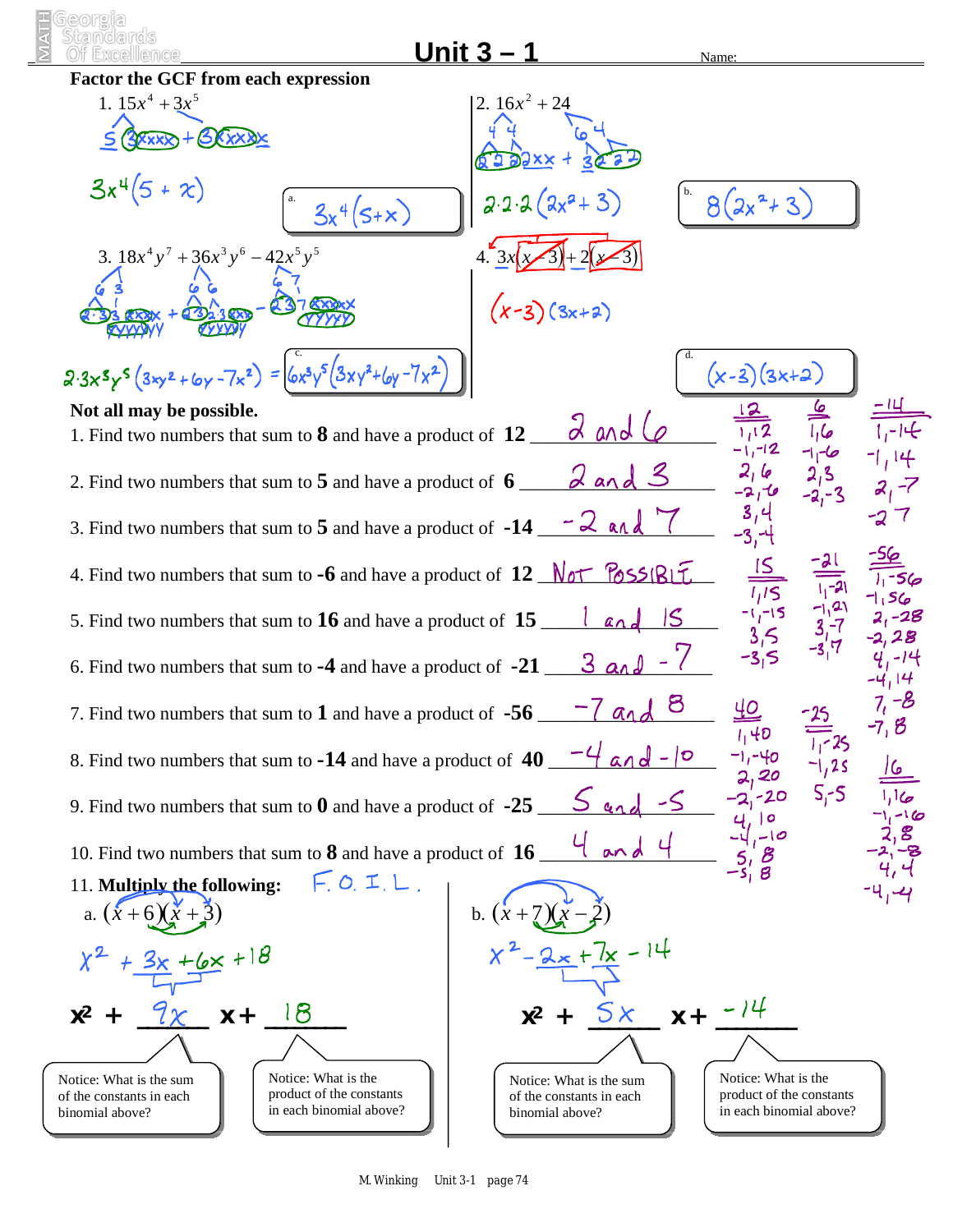12. FACTOR the following (not all may be factored):  
\na. 
$$
x^2 + 9x + 18
$$
  
\n $x^2 + 6x + 40$   
\n $x^2 + 6x - 40$   
\n $x^2 + 6x - 40$   
\n $x^2 + 2x - 40$   
\n $x^2 + 2x - 40$   
\n $x^2 + 2x - 40$   
\n $x^2 + 2x - 40$   
\n $x^2 + 2x - 40$   
\n $x^2 + 2x - 40$   
\n $x^2 + 2x - 40$   
\n $x^2 + 2x - 40$   
\n $x^2 + 2x - 40$   
\n $x^2 + 2x - 40$   
\n $x^2 + 2x - 40$   
\n $x^2 + 2x - 40$   
\n $x^2 + 2x - 40$   
\n $x^2 + 2x - 40$   
\n $x^2 + 2x - 40$   
\n $x^2 + 2x - 40$   
\n $x^2 + 2x - 40$   
\n $x^2 + 2x - 40$   
\n $x^2 + 2x - 40$   
\n $x^2 + 2x - 40$   
\n $x^2 + 2x - 40$   
\n $x^2 + 2x - 40$   
\n $x^2 + 2x - 40$   
\n $x^2 + 2x - 40$   
\n $x^2 + 2x - 40$   
\n $x^2 + 2x - 40$   
\n $x^2 + 2x - 40$   
\n $x^2 + 2x - 40$   
\n $x^2 + 2x - 40$   
\n $x^2 + 2x - 40$   
\n $x^2 + 2x - 40$   
\n $x^2 + 2x - 40$   
\n $x^2 + 2x - 40$   
\n $x^2 + 2x - 40$   
\n $x^2 + 2x - 40$   
\n $x^$ 

 $-6/6$ 

$$
\frac{2(9^{2}-79+12)}{2(x-3)(x-4)} = \frac{212}{-11-12} = 3x(x^{2}-8x-20)
$$
  
\n
$$
\frac{216}{-21-6} = 3x(x+2)(x-10)
$$
  
\n
$$
\frac{314}{-31-4}
$$
  
\n
$$
\frac{34}{-41-5}
$$
  
\n
$$
\frac{34}{-41-5}
$$
  
\n
$$
\frac{34}{-41-5}
$$
  
\n
$$
\frac{34}{-41-5}
$$

i.  $2g^2 - 14g + 24$  <br> *g*  $\overline{) \cdot 3x^3 - 24x^2 - 60x}$  <br> **g**  $\overline{) \cdot 5x^4 - 5x^3 - 30x^2}$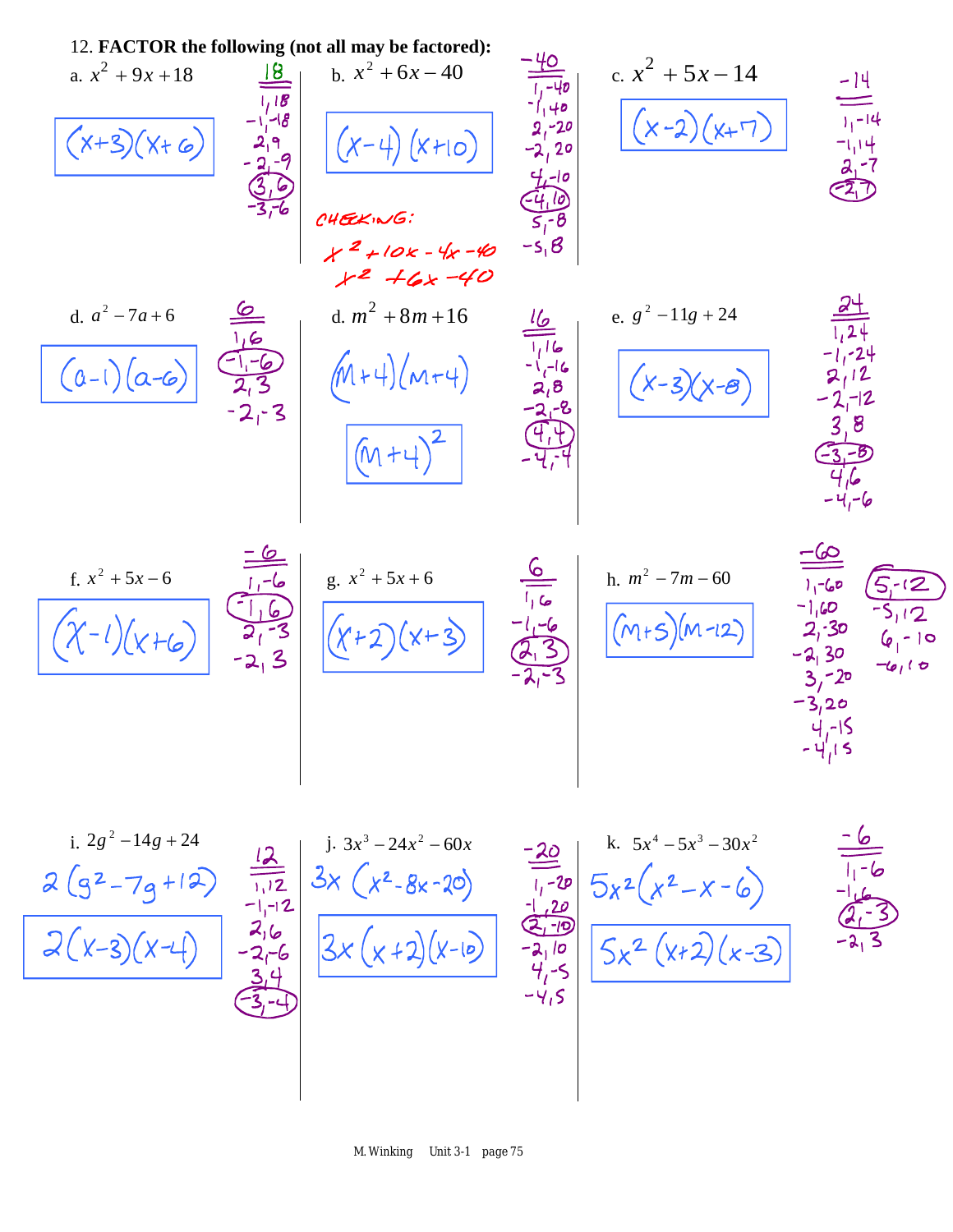| 13. Special Forms |  |
|-------------------|--|
|                   |  |

| <b>Name</b>                                                                                | Formula                                                                          | <b>Example</b>                                                                                                    |
|--------------------------------------------------------------------------------------------|----------------------------------------------------------------------------------|-------------------------------------------------------------------------------------------------------------------|
| <b>Difference of two</b><br>squares                                                        | $A^{2}-B^{2} = (A+B)(A-B)$                                                       | $64x^{2}-9 = (8x)^{2} -3^{2} = (8x+3)(8x-3)$                                                                      |
| Perfect square<br>trinomials                                                               | $A^{2} + 2AB + B^{2} = (A + B)^{2}$<br>$A^{2} - 2AB + B^{2} = (A - B)^{2}$       | $x^{2}-14x+49=x^{2}-2(x\cdot 7)+7^{2}=(x-7)^{2}$                                                                  |
| a. $x^2 - 36$<br>$\hat{x} \times 66$<br>$(X+6)(x-6)$                                       | b. $m^2 + 9$<br>SUM OF SQUARES<br>$15$ PRIME                                     | c. $m^4 - 81$<br>$M^{2}M^{2}47$<br>$(m^2 + 9)(M^2 - 9)$<br>$(M^2+9)(M+3)(M-3)$                                    |
| d. $4b^2 - 400$<br>$4(b^2-100)$<br>$(0)$ $ 0$<br>$4(b+10)(b-10)$                           | e. $4x^2 + 12x + 9$<br>$2x$ $2x$<br>$(2x+3)(2x+3) =  (2x+3)^{2} $                | f. $64a^2 - 48a + 9$<br>$8a$ $8a$<br>-48a<br>$(8a-3)(8a-3) =  (8a-3) $                                            |
| $121a^8 - 64b^4$<br>g.<br>$8b^2$ $8b^2$<br>$I1a4 \cdot I1a4$<br>$(11a^4+8b^2)(11a^4-8b^2)$ | h. $18m^5 + 48m^3 + 32m$<br>$2m(9m+24m^{2}+16)$<br>$3m2$ $3m2$<br>$2M(3m^2+4)^2$ | i. $36x^4 - 60x^2y^3 + 25y^6$<br>$-5v^3-5y^3$<br>$6x^2$ $6x^2$                                                    |
| 14. Find the volume of the rectangular prism<br>shown below<br>$l \cdot \omega \cdot h$    | Jх<br>$\kappa^{\gamma}$                                                          | 15. Describe the area of the shaded region as a<br>X IS THE WIDTH OF FRAME<br>polynomial<br>542x<br>$9 + 2x$      |
| $V = (3x-4)(x+3)(ax)$<br>$=(2x^2+9x-1x-12)(2x)$                                            |                                                                                  | = $\int_{x}$ w = $(9+2x)(5+2x)$ = 45 +18x+10x+4x2<br>LARGE<br>= $\int w = (9)(5) = 45$ units <sup>2</sup><br>SM4u |
| $(3x^{2}+5x-12)(2x)$<br>= $6x^3 + 10x^2 - 24x$ vits                                        | M. Winking                                                                       | $4 = (45428x + 4x^2) - (45)$<br>4 = $28x + 4x^2$ 02 $4x^2 + 28x$<br>Unit 3-1 page 76                              |